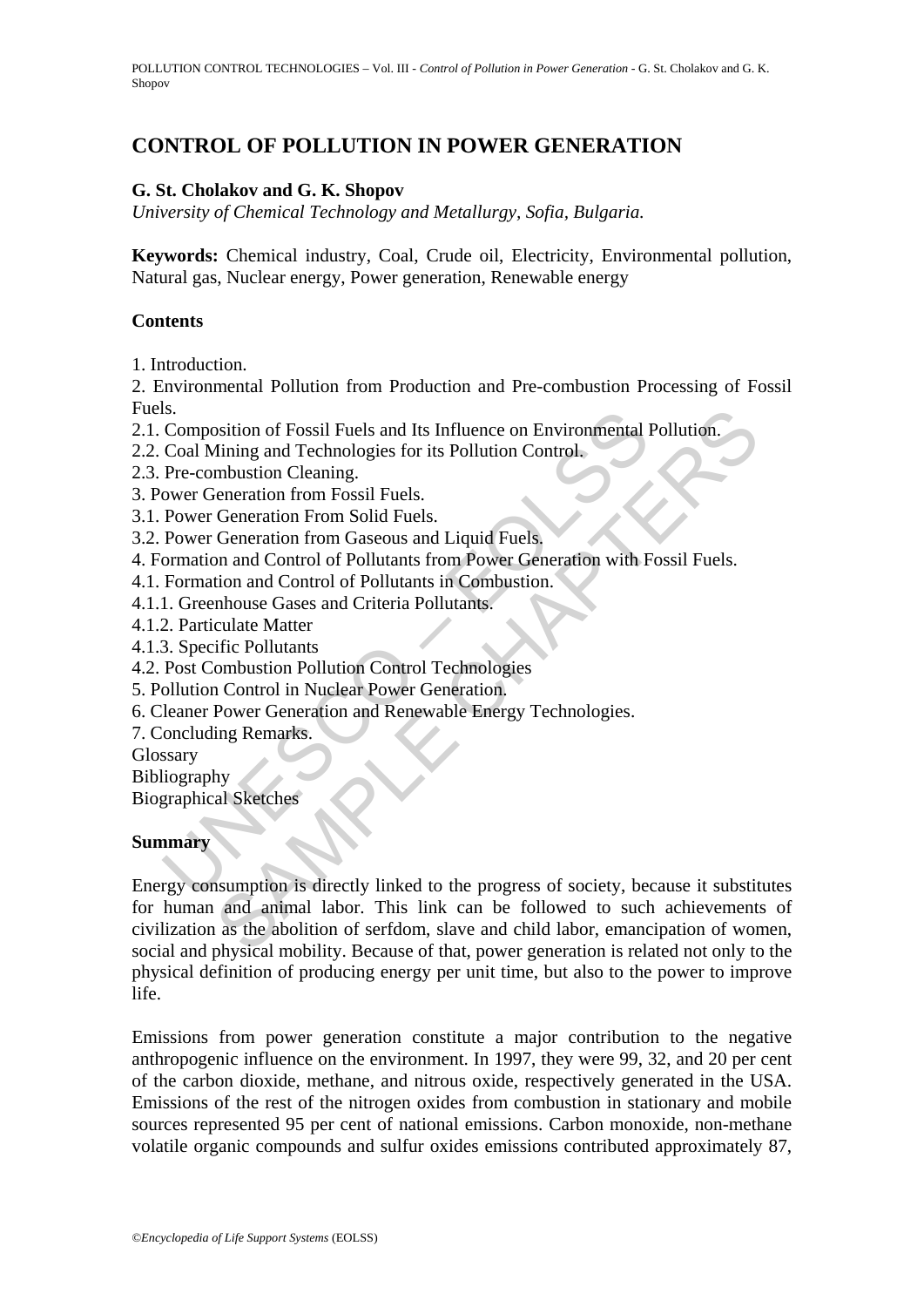46 and 93 per cent, respectively.

Forecasts indicate that by 2010 the energy use in the Organization for Economic Cooperation and Development (OECD) countries will be about 26 per cent above 1992 levels. The non-OECD countries will increase their energy use by almost 48 per cent. Given the depleting tendencies of crude oil resources, most of the countries intend to satisfy their future needs with natural gas and coal based energy.

The chapter describes modern pollution control technologies for power generation, which may provide adequate solutions to the problems the above outlined development will create.

Problems facing nuclear power generation and options to involve renewable and less polluting resources are also discussed.

Worldwide implementation of these technologies, together with new technologies for increased efficiency in energy consumption can face the challenges of the sustainable development of power generation.

## **1. Introduction**

The means also discussed.<br>
Idwide implementation of these technologies, together with neased efficiency in energy consumption can face the challenges<br>
elopment of power generation.<br> **Arroduction**<br> **Arroduction**<br> **Arroducti** ally include power generation and options to involve thewavite and<br>sources are also discussed.<br>implementation of these technologies, together with new technologies<br>fifficiency in energy consumption can face the challenges Energy consumption is directly linked to progress of human society, because it substitutes for human and animal labor. This link can be followed to such achievements of civilization as the abolition of serfdom, slave and child labor, emancipation of women, social and physical mobility. So, power generation is related not only to the physical definition of producing energy per unit time, but also to the power to improve life.

Energy consumption in the world increased more than a hundred times from the primitive era to the modern day. About one hundred and fifty years ago began the intensive use of fossil fuels, which provided the present high rates of energy consumption and environmental problems.

Fossil fuels bear chemical energy, which may be transformed into power. Usually, this is not done directly but through intensive, cleaner and easier to apply end-use energy products (energy carriers) like steam, gasoline, cleaned coal products, etc.

The most widely used process for releasing the chemical energy of fossil fuels is combustion. Every fossil fuel contains predominantly carbon and hydrogen bound in chemical structures. Small amounts of other elements can also be present in different proportions. The products of their combustion are the oxides of these elements. A considerable amount of the so-called "thermal" nitrogen oxides can be formed at high combustion temperatures by nitrogen and oxygen contained in the primary industrial oxidizer – air. Effluents contain also compounds from the original fuels and intermediate compounds, synthesized in the process (i. e., polycyclic hydrocarbons, particulate matter), since in industrial applications complete combustion is rarely realized.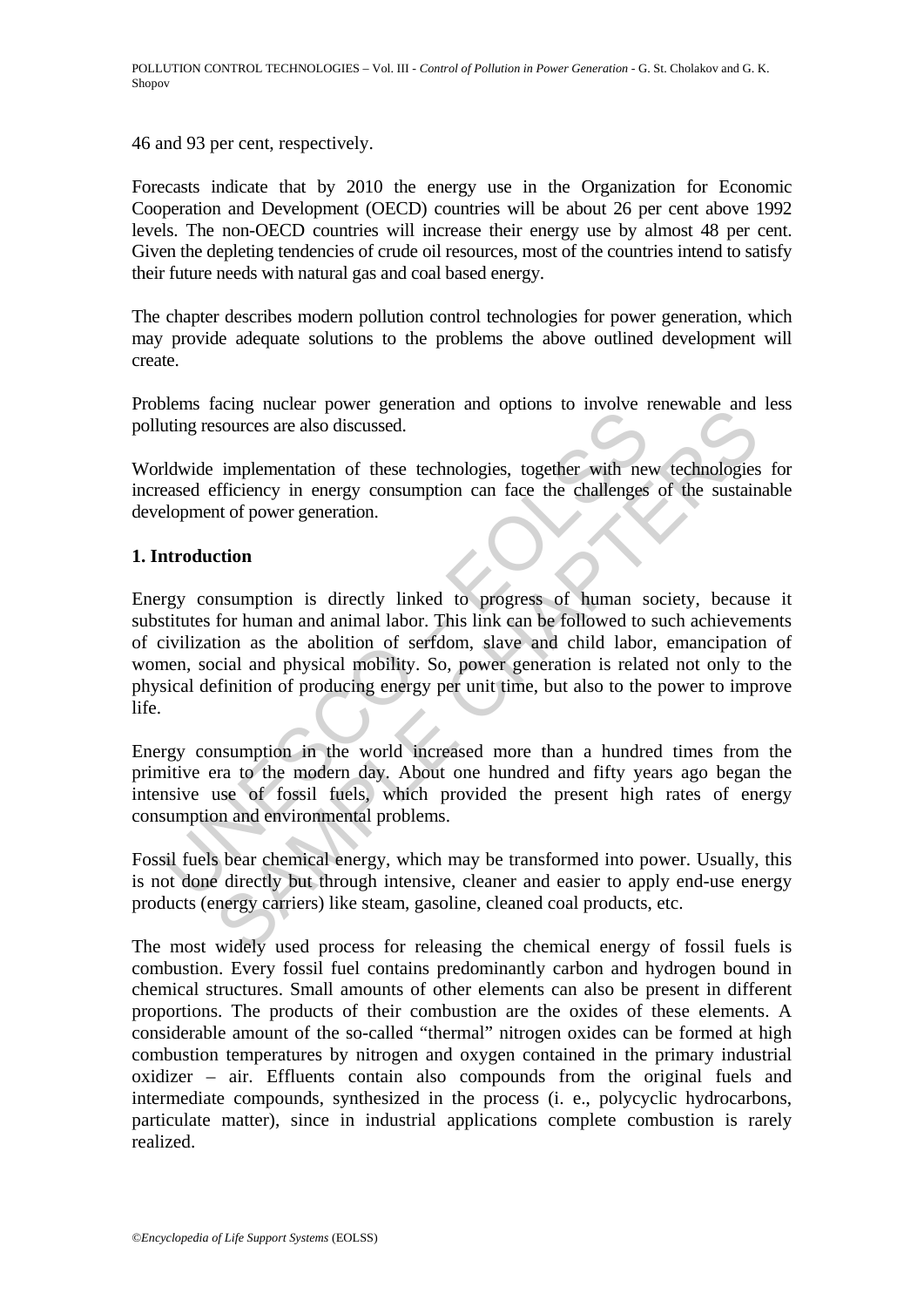Emissions from power generation constitute a major contribution to anthropogenic pollution. In 1997 they were 99, 32, and 20 per cent of the generated in the USA carbon dioxide  $(CO_2)$ , methane  $(CH_4)$ , and nitrous oxide  $(N_2O)$  greenhouse gases, respectively. Emissions of the rest of the nitrogen oxides  $(NO<sub>x</sub>)$  from combustion in stationary and mobile sources represented 95 per cent of national  $NO<sub>x</sub>$  emissions. Carbon monoxide (CO), non-methane volatile organic compounds and sulfur oxides emissions contributed approximately 87, 46 and 93 per cent, respectively.

The sources of fossil fuels are limited, not renewable and unevenly distributed in different places throughout the world. This motivates the need for greater participation of renewable less polluting resources like solar, hydroelectric, geothermal, nuclear, biomass, and tidal energy in power generation.

## **2. Environmental Pollution from Production and Pre-combustion Processing of Fossil Fuels.**

The environmental problems arising from the production, transportation and processing of natural gas and crude oil are the object of the chapter on *Control of Pollution in the Petroleum Industry*. The present chapter concentrates on pollution in the production of electricity and thermal energy.

## **2.1. Composition of Fossil Fuels and Its Influence on Environmental Pollution.**

Invironmental Pollution from Production and Pre-combustion<br>sil Fuels.<br>environmental problems arising from the production, transportat<br>atural gas and crude oil are the object of the chapter on *Control*<br>oleum Industry. The **INTERNATE Pollution from Production and Pre-combustion Processing of s.**<br> **S.**<br> **EXECUTE CONSTANT INTERT CONSTANT CONSTANT CONSTANT CONSTANT CONSTANT CONSTANT CONSTANT CONSTANT CONSTANT CONSTANT CONSTANT CONSTANT CONSTANT** *Coal* is a major source of energy. Coal-fired power stations generate almost 40 per cent of the world's electricity - more than twice the proportion from any other fuel. Currently around 55 per cent of the US electricity is also produced from coal. However, coal poses environmental problems that are not experienced in burning other fossil fuels.

There are different coals in Earth's crust. Coal was formed by accumulation in swamps, biological decomposition and geological transformation of plant debris around a hundred million year ago. It is classified by the degree to which organic matter has been transformed from cellulose.

*Peat* is unconsolidated and shows structures of vegetal matter. *Lignite* is of younger geological origin than high rank coal. Peat and lignite have high moisture content and volatile matter. *Anthracite* is the solid fossil fuel with the highest carbon content, only a few per cent volatile matter and hydrogen. It burns almost without smoke.

Coal is primarily an organic substance with varying amounts of inorganic material. It contains clays, carbonates, silicates, chlorides, sulfides, sulfates, oxides and phosphates, or other mineral matter which is usually external to the organic material and not chemically combined with carbon or hydrogen. In some low-rank coals alkali and alkali-earth elements and some rare metals as Ge are often combined with carbon or hydrogen.

The total amount of sulfur in coal can be up to ten weight per cent but in most samples is in the range of one to four per cent. Three forms of sulfur occur in coal - organic sulfur, which is bound to the hydrocarbon structure of the coal, pyritic sulfur and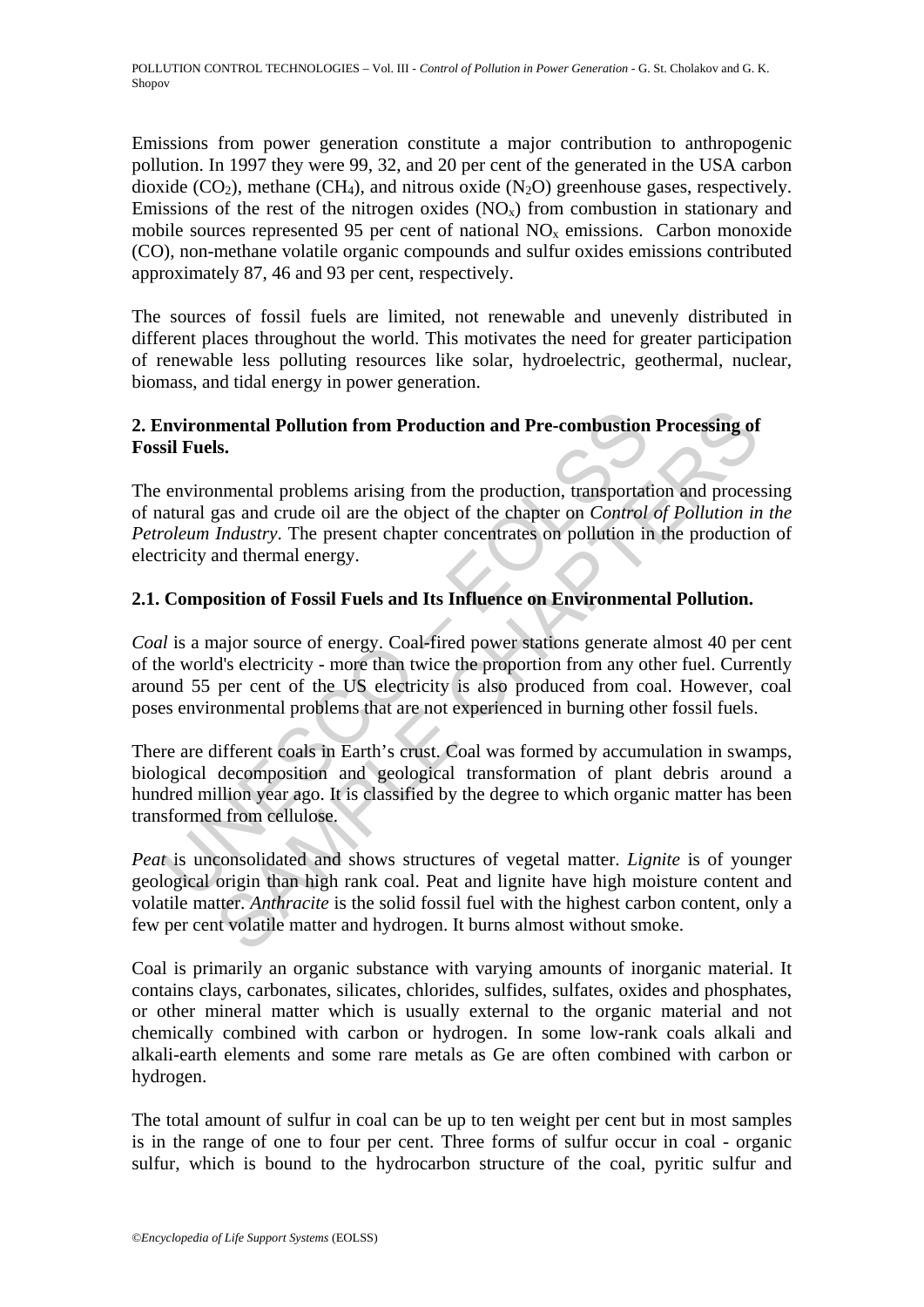sulfates.

Pyritic and sulfatic sulfur is in the form of iron, calcium, and barium sulfates, generally of low concentration. Elemental sulfur has been found in some coals but is rare. Variations in coal sulfur content are usually due to the mineral matter. Sulfatic sulfur is usually water-soluble and easily removed by washing. Organic sulfur is distributed in the coal as sulfidic, disulfidic, mercaptanic and thiophenic groups. No organic sulfur compounds can be isolated from coal without changing its organic structure so organic sulfur is the most difficult to remove from coal.

The mineral matter in coal is distributed in various forms. Some occurs as mineral inclusions, dispersed in the carbonaceous coal matrix. Another portion is in cations with carboxylic acid side chains or in porphyrrin-type structures. The behavior of mineral matter depends strongly on the chemical and physical state of the mineral inclusions.

Sulfur causes spontaneous combustion in stored coal. Sulfurous acid is formed when the flue gas is cooled below the "dew point"(the temperature at which water vapor condenses). This acid is corrosive to tubes, air heaters, economizer sections and stacks.

Example and strongly on the chemical and physical state of the minitrie depends strongly on the chemical and physical state of the minitric causes spontaneous combustion in stored coal. Sulfurous acid igas is cooled below are state trains of in poppyrim-type stateates. The contator of mini-<br>and strongly on the chemical and physical state of the mineral inclusions<br>ses spontaneous combustion in stored coal. Sulfurous acid is formed where<br>v. In the beginning of combustion, the coal moisture is desorbed. Later the organic matter is decomposed to yield "volatile matter" at temperatures over  $300^{\circ}$ C, depending on the structure of the coal. The mineral inclusions will decompose and fuse at temperatures between 600 and 900 $^{\circ}$ C. The carbonates yield  $CO<sub>2</sub>$  and respective metal oxides that are partially converted to sulfates. Both volatile compounds, such as those of alkali metals, and less volatile compounds, such as the salts of Si, Mg, Ca and Fe are found to evolve during char combustion. After combustion, the inorganic material is found mainly in the ash, which is the noncombustible residue after complete combustion. Its quantity varies with the type of coal and the region in which it is mined. During burning, various chemical and physical changes take place. The basic oxides, as components of the ash, tend to lower its fusion temperature, while  $SiO_2$ ,  $Al_2O_3$  and  $TiO_2$  raise the fusion temperature.

In combustion of solid fuels, an increase of ash content usually indicates an increase in carbon carried to waste or imperfect combustion. After the distillation of volatile matter, a solid is left. It consists mainly of carbon and mineral matter but contains also hydrogen, oxygen, nitrogen and sulfur that are not driven off with the gases.

Two major categories of *fuel oil* are burned for power generation: distillate oils and residual oils. Distillate oils are more volatile and less viscous than residual oils. They have negligible nitrogen and ash content with sulfur less than 0.3 percent (by weight). Distillate oils, used in domestic and small commercial applications include kerosene and diesel fuels. The heavier residual oils may need to be heated for ease of handling and proper atomization. Residual oils contain significant quantities of metals, nitrogen, and sulfur. They are used mainly in utility, industrial, and large commercial applications.

*Waste oils* include used crankcase oils from automobiles and trucks, industrial lubricating oils, heat transfer fluids, etc. Emissions from burning waste oils reflect their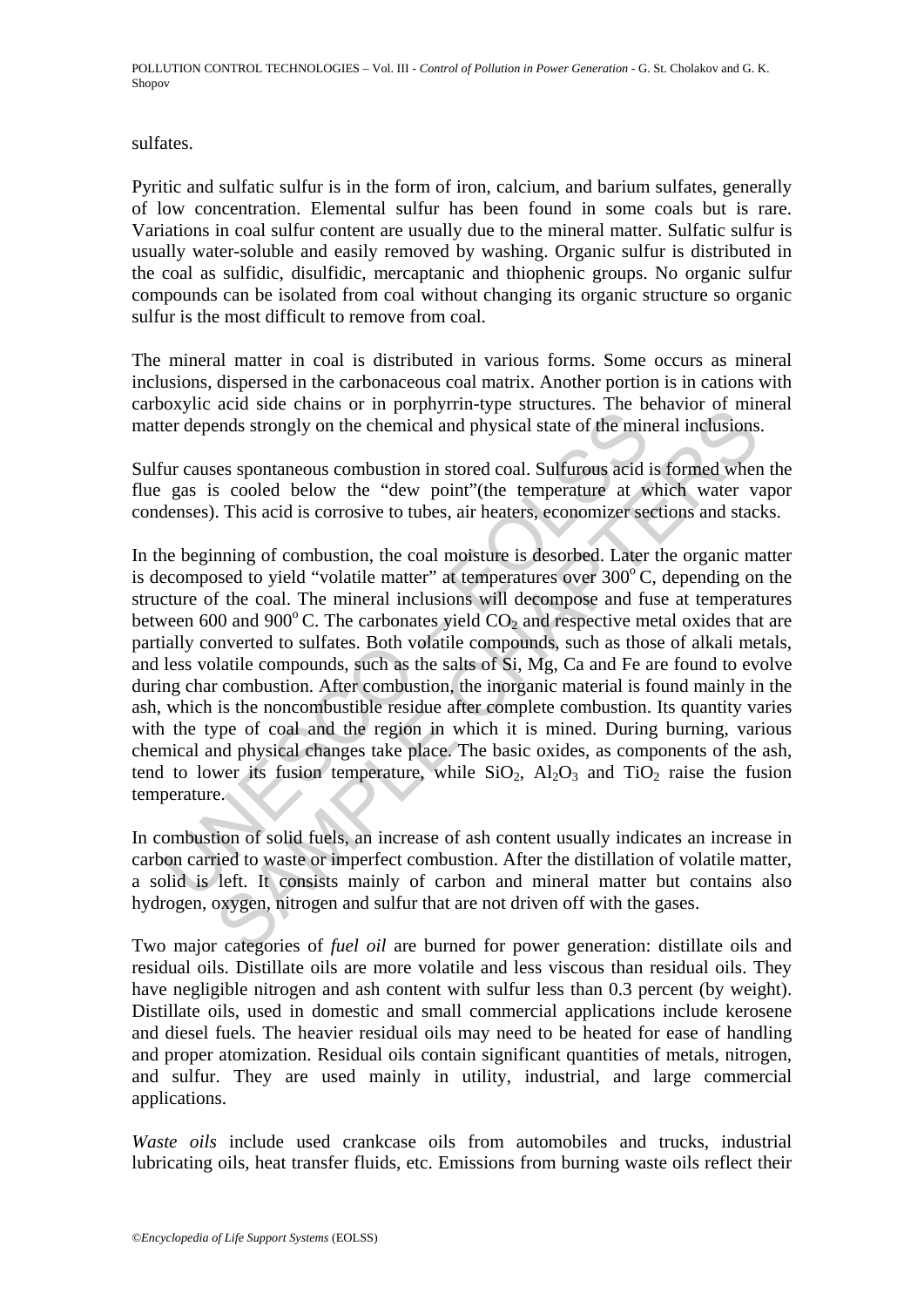composition. They include the typical combustion pollutants and increased amount of metals and toxic compounds from the additives incorporated in the original oils. The ash levels in waste oils are normally much higher than in distillate or residual oils. They have also substantially higher concentrations of most of the trace elements as compared to virgin fuel oils.

Without proper air pollution controls, the higher concentrations of ash and trace metals in the waste oils transform into higher emissions. Emissions of  $SO<sub>X</sub>$  depend on the sulfur content, which in waste oils may be higher than in distillate oils but lower than in residual oils. High levels of halogenated solvents are also often found in waste oils.

## **2.2. Coal Mining and Technologies for its Pollution Control.**

The environmental problems of power generation from coal combustion begin with its mining. There are two kinds of coal mining: - underground and surface. Coal lying deeper than 100 m is mined by underground techniques. A thin seam of coal that lies 2000 meters below the earth surface is not considered usable at present, because more energy would be required to extract it than can be gained.

environmental problems of power generation from coal combus<br>ing. There are two kinds of coal mining: - underground and s<br>per than 100 m is mined by underground techniques. A thin sea<br>0 meters below the earth surface is not mental problems of power generation from coal combustion begin with<br>the are are two kinds of coal mining: - underground and surface. Coal l;<br>n 100 m is mined by underground techniques. A thin seam of coal that<br>the stepse b The overburden ratio is very important for surface mining. It is defined as the ratio of the depth of overburden soil above the seam, to the thickness of the seam and ranges between 6:1 and 15:1. In order to avoid environmental problems the removal, storage and redistribution of topsoil must be strictly regulated by environmental laws. These should cover siting, and erosion control, drainage and restoration of coal haul roads, protection of water quality and hydraulic balance.

Coal mining operations are sources of air pollution in the form of methane, coal or rock dust. Methane originates from the underground formation. It is very well controlled in modern mines. The dust release is generally lower for underground mining than for the surface one.

It can be controlled by water sprays or wetting in the case of surface mining. Ground or surface water is consumed for coal mining in sluicing, cleaning and transfer as well as for dust suppression and coal preparation.

Gaseous air pollutants may also be generated by the transport operations within the mine area. In order to minimize air pollution, electrically powered rail transport and coal slurry pipelines are used. In a coal slurry pipeline, the coal must be ground to a uniform size of particular dimension by crushing and pulverization in the liquid phase.

Slurry pipelines have the advantages of being able to move large amounts of coal over long distances. Water consumption is about one  $m<sup>3</sup>$  per ton of coal for a one-way pipeline and less, if a two-way re-circulating slurry pipeline is employed. Water consumption requirements can be significantly reduced if methanol or crude oil is used as the transport medium.

Underground mines release also coal dust particles from blasting or loading operations. Gases like hydrogen sulfide, sulfur dioxide, methane, etc. are in relatively low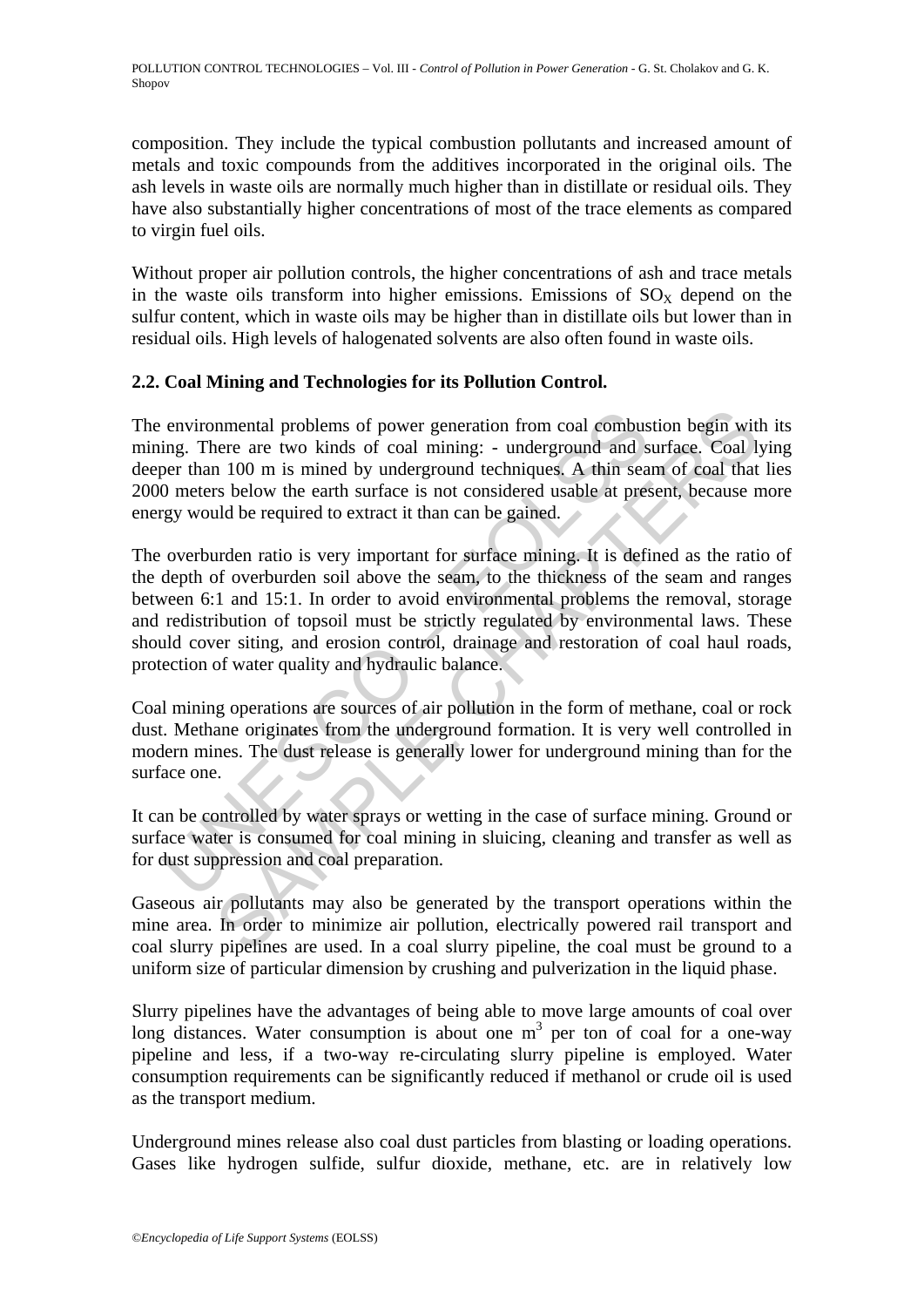POLLUTION CONTROL TECHNOLOGIES – Vol. III - *Control of Pollution in Power Generation* - G. St. Cholakov and G. K. Shopov

concentrations. Particulate emissions are up to 0.3 g per ton of coal. They are greater in surface mining because of the open exposure to the atmosphere. Major variables affecting fugitive emissions of particulate matter from surface operations are the vegetation cover present, the rainfall amount, the terrain and the moisture content of the soil.

Total gaseous emissions from coal mining are less significant than particulate emissions. Diesel oil combustion for in-mine transport is usually also a major source of gaseous air pollutants.

Water pollutants are suspended and solved solids, sulfates, acidity and alkalinity. Acidity derives from oxidation of coal pyrites by the oxygen dissolved in water or contained in the air pumped in. Acidification is accelerated by microorganisms. The overall effect is the conversion of sulfur compounds into sulfuric acid.

Other chemicals are present in mine-effluents as well. Their composition varies considerably from one location to another. Against the formation of acid, mine-water landscaping and sealing of coal mines, is used.

Sometimes the mines are flooded with water in order to keep oxygen out. Another method uses lagoons to impound acid mine-water, which can be used for washing coal. Acid mine drainage is controlled by neutralization and softening with limestone, lime or alkaline ash.

anned in the universal in the convertised of minimal effect is the conversion of sulfur compounds into sulfuric acid<br>er chemicals are present in mine-effluents as well. Their c<br>siderably from one location to another. Again In the air pumpear in. Actual reading that cell atteriated by incrosourably the end pumpear of the conversion of sulfur compounds into sulfuric acid.<br>
Their composition values are present in mine-effluents as well. Their c When coal is mined, the land surface is disrupted. Back filling, grading, restoration, revegetation and post mining land uses are needed after surface mining. The storage and disposal of mine wastes must be on well designed, constructed and maintained sites in order to prevent combustion, adverse water quality impact and corrosion. Soil overburden from surface mining and dirt from shaft mining can be kept in embankments and backfields after mining is completed.

The impurities removed during preparation are also included in the solid wastes. They can be concentrated and placed temporarily in refuse piles to be followed by landfill or mine-fill disposal. The coal fines from the coal preparation can be concentrated, dried, reclaimed and sold for use.

## **2.3. Pre-combustion Cleaning.**

Pre-combustion cleaning (sometimes called coal "beneficiation") is used to reduce the mineral and ash content in the coal. Coal preparation involves storage, handling, sizing and mechanical cleaning. Physical cleaning separates undesirable matter from coal by relying on differences in densities or other physical characteristics. Pyrite for example is three times denser than the organic fraction of coal.

Crushers used in coal preparation are rotary breakers, roll crushers, hammer mills and impactors. When the coal is crushed and then washed, the heavier impurities are separated. Low-rank coal is generally not beneficiated with water because it is hydrophilic. The equipment of physical beneficiation methods includes jigs,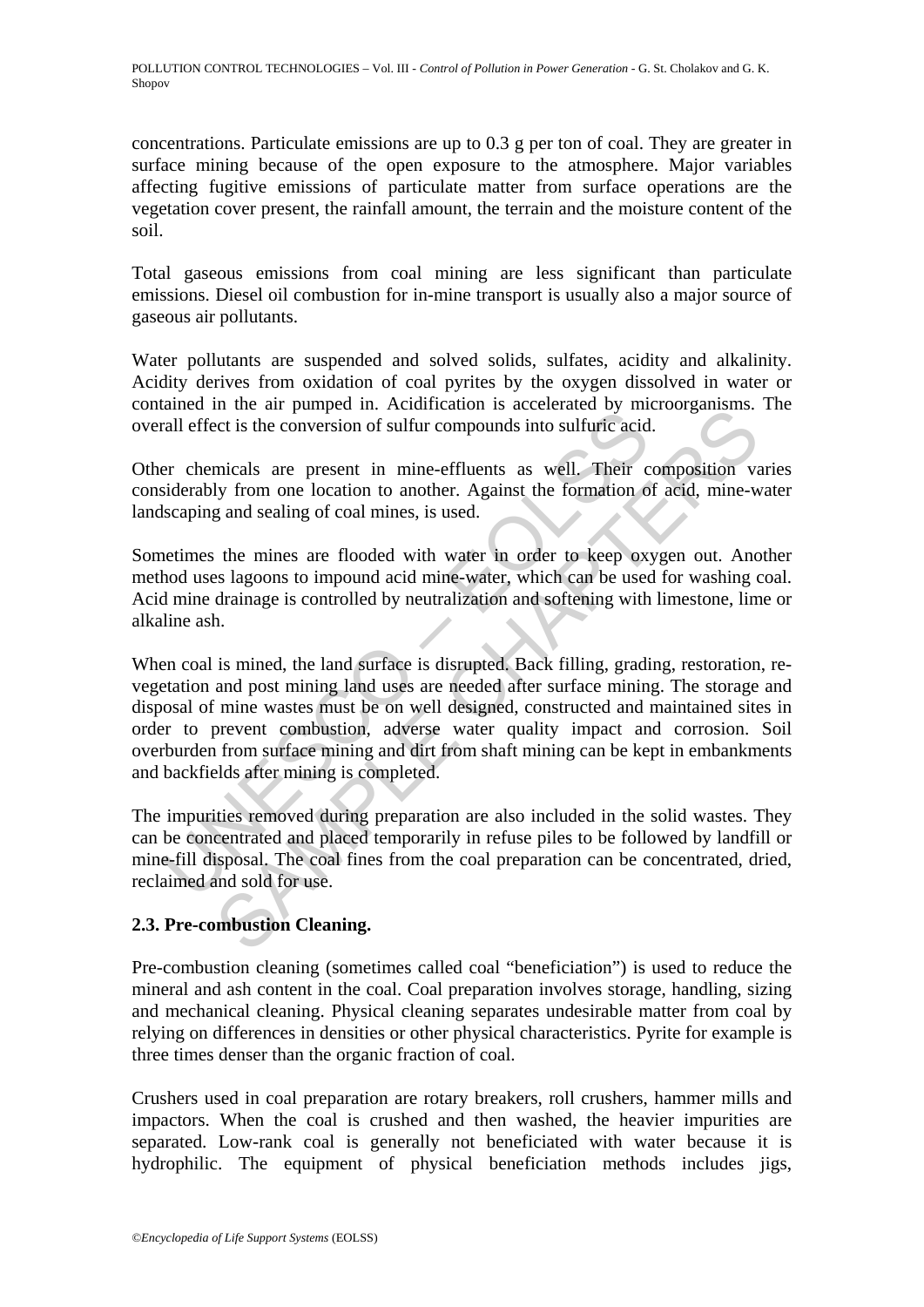concentrating tables, dense-medium or pneumatic separators, hydrocyclones, etc.

Froth flotation is used for cleaning the fine (less than 0.5 mm) classes of hydrophobic bituminous coal. The process performance depends on rank and state of oxidation of coal, differences in surface characteristics between the coal and mineral particles, pH, conditioning time and temperature.

Physical cleaning can remove only matter that is physically distinct from coal. Pyrites are hydrophobic and tend to float with the coal during the process of flotation. Physical cleaning can not remove organic sulfur and nitrogen. Thirty to fifty per cent of the pyritic sulfur and about 60 per cent of the ash-forming minerals can be removed. Modern physical cleaning techniques achieve increased effectiveness by grinding coal into smaller sizes.

Biological cleaning capable to remove about 90 per cent of the total sulfur (both pyritic and organic) and 99 per cent of the ash in coal is being tested. Suitable bacteria utilize these impurities in a coal-water slurry.

Water used for transportation of coal or the various cleaning processes must be clarified. The water clarification is based on gravity settling to reduce solids content to less than 0.5 per cent. Different types of flocculants are used to enhance the settling process, and gather the solids into large flocs.

Coal needs to be de-watered in order to avoid freezing during transportation, to reduce heat loss in the processes of combustion or conversion and to decrease transportation cost. Different types of centrifuges or filters are used for de-watering.

logical cleaning capable to remove about 90 per cent of the total organic) and 99 per cent of the ash in coal is being tested. Suita e impurities in a coal-water slurry.<br>
er used for transportation of coal or the various c SECUTE CHAPTER and since the total sulfur (both py<br>cleaning capable to remove about 90 per cent of the total sulfur (both py<br>c) and 99 per cent of the ash in coal is being tested. Suitable bacteria ut<br>rities in a coal-wate Emissions from waste oils can be controlled by pretreatment to remove the pollutant precursors or with emission controls to remove the air pollutants. Reduction of emission levels is not the only purpose of the pretreatment. Improvement in combustion efficiency and reduction of erosion and corrosion of the combustor are also important considerations.

The most common pretreatment scheme uses sedimentation followed by filtration. Water and large particles are removed without much effect on sulfur, nitrogen, or chlorine contents. Other methods of pretreatment involve contacting with clay; demetallization by acid, solvent, or other chemicals; thermal processing to remove residual water and light ends and solvent extraction.

The latter processes are attractive as waste reduction schemes or for regeneration of waste oil. The added costs hinder their use as part of a combustion process. Blending of waste oil with a virgin fuel oil is practiced frequently and has the same effect as some of the other pretreatment processes.

### **3. Power Generation from Fossil Fuels.**

Figure 1 provides a simplified scheme of a fossil fuel electric power generating facility and outlines the typical pollution sources.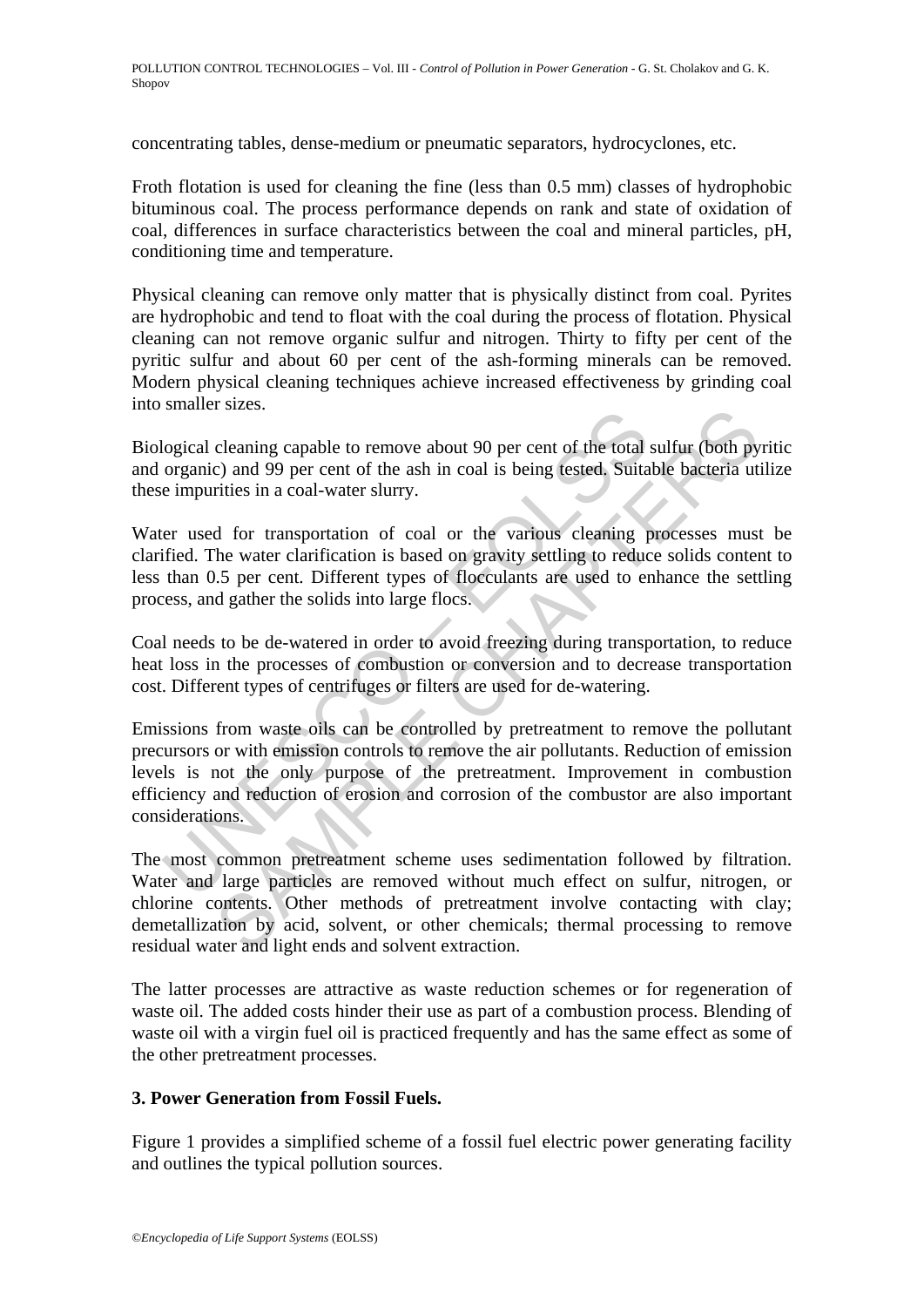

Figure 1. Waste Streams Generated at a Typical Fossil Fuel Electric Power Generation Plant.

# TO ACCESS ALL THE **23 PAGES** OF THIS CHAPTER, Visit: http://www.eolss.net/Eolss-sampleAllChapter.aspx

#### **Bibliography**

- - -

Edgar, T. F. (1983), *Coal Processing and Pollution Control*, 579 pp., Gulf Publ. Co., Houston, TX, USA [Information on coal technologies].

Elsom, D. M. (1992), *Atmospheric pollution*, 422 pp., Blackwell, U. K. [Comprehensive articles on pollution from power generation].

Flagan, R. C. and Seinfeld, J. H. (1988), *Fundamentals of Air Pollution Engineering*, 542 pp., Prentice Hall, New Jersey, USA [All necessary engineering fundamentals concerning combustion processes and pollution control technologies].

Glassman, I. (1987), *Combustion*, 2<sup>nd</sup> ed., 501 pp., Academic Press, Inc., London, UK. [Thermodynamic and chemical fundamentals useful for understanding of the formation of pollutants in detail].

Pandya, S. B. (1987), *Conventional Energy Technology*, 450 pp., Tata McGraw-Hill Publ. Co., New